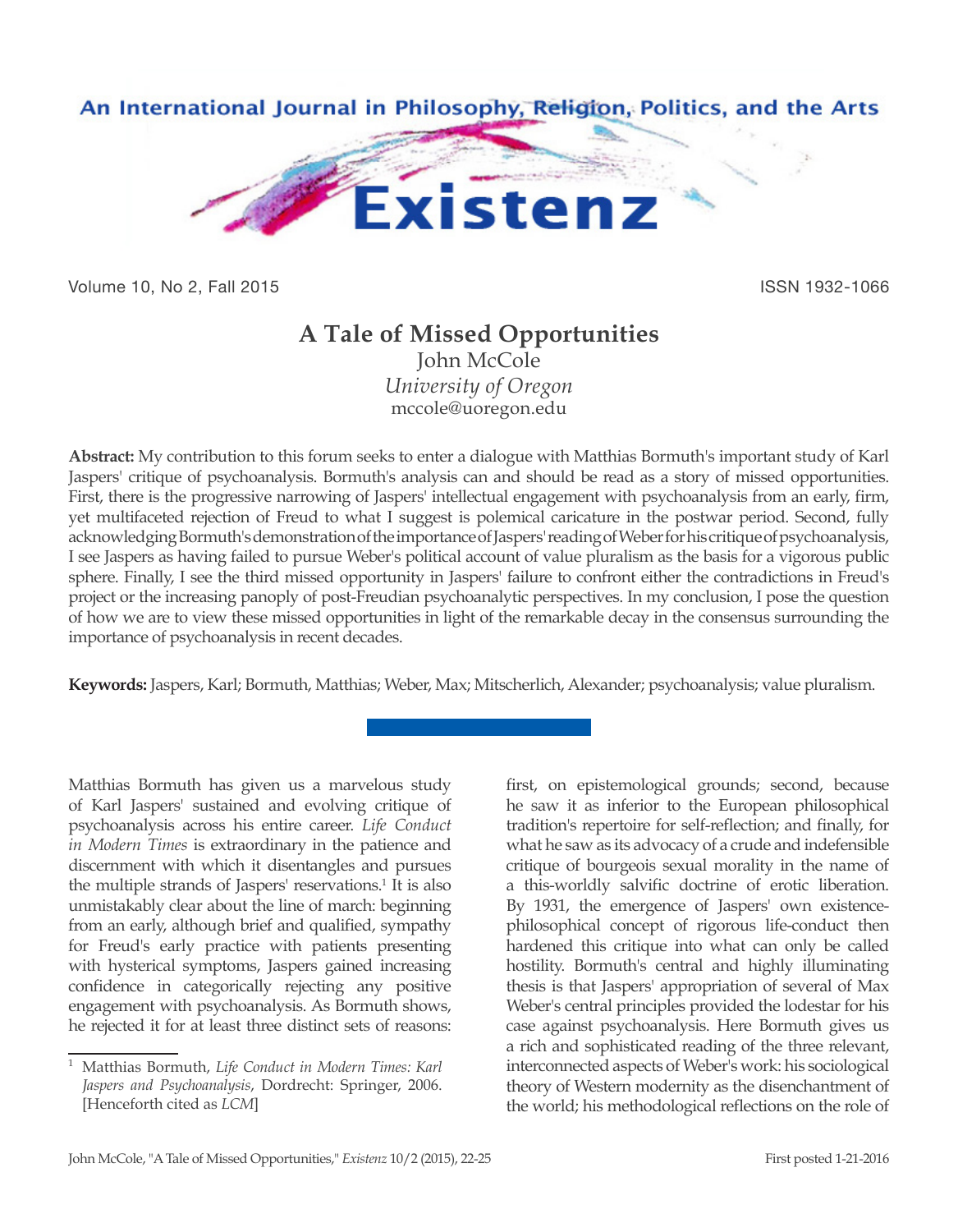values and the possibility of objectivity in social-scientific inquiry; and the conception of life-conduct Weber put forward in his so-called "Intermediate Reflections" on his studies of the world religions. Importantly, Bormuth is very much alive to the ways in which Jaspers may have misread Weber. Finally, his reading shows us how Jaspers later deployed his critique—in effect, an outright rejection—of psychoanalysis in later debates with Alexander Mitscherlich, Carl Friedrich von Weizsäcker, and others who sought to give psychoanalytic concepts and culture a central place in the public life of the postwar Federal Republic.

Overall, Bormuth has given us an exemplary intellectual history of this important chapter in Jaspers' intellectual biography. His account is both discerning and scrupulously even-handed. So even-handed, in fact, that I found myself wondering how he would have us evaluate this extended episode in Jaspers' intellectual biography. Above and beyond the analytical dissections, it is not clear whether there is a narrative emplotment, a story line. My comments are intended to suggest one. In what follows, I want to argue that in several ways we should read Bormuth's narrative as a tale of missed opportunities, and I would like to ask whether or not he, too, sees it in these terms.

There is, first, the remarkably stubborn persistence with which Jaspers upheld the rejection of psychoanalysis that was codified by the time of his Zur geistigen Situation der Zeit, published in 1931.<sup>2</sup> As Bormuth tells us, an exasperated Mitscherlich—with whom Jaspers maintained a sometimes close and respectful personal relationship—later characterized this rejection as "frenetic disdain" (*LCM* 78). One of the things that Bormuth's study makes clear to us is that this rejection, though persistent, evolved over the course of his intellectual career. In his early engagement, Jaspers' critique was differentiated and multifaceted; but with the passage of time, there was a hardening of the fronts, leading to what can only be called a replacement of intellectual engagement with polemical caricature. What else are we to make of his postwar condemnation of psychoanalysis as being the moral and intellectual equivalent of a cluster of totalitarian ideologies that includes race theory—not even stopping short of an analogy with National Socialism (*LCM* 128)? In his contribution to this forum, our colleague Roger Frie has cited the relevant passages and posed penetrating

questions about the oddness of this comparison.3 Perhaps even more puzzling, Jaspers made these comparisons in a broader postwar conjuncture when, as in *Die Schuldfrage*, 4 he was arguing for a public coming to terms with the past—just as, in their own, very different ways, Mitscherlich, Adorno, and others would come to do in the 1950s. One can only imagine a productive dialogue among the existencephilosophical, social-psychoanalytic, and criticaltheoretical approaches to this task. Jaspers declined this dialogue, retreating instead into the construction of a *Feindbild* of psychoanalysis. It does not help the case that Jaspers originally presented some of his denunciations of psychoanalysis in forums supported by the Congress for Cultural Freedom, which later turned out to have been funded by the CIA (*LCM* 135). This is the first sense in which I see the hardening of the fronts as a story of missed opportunities.

A second lost opportunity concerns Jaspers' reading and appropriation of Weber. With Weber's crucial influence, we touch on the heart of Bormuth's argument; most of chapters three and four are devoted to an exposition of the Weberian ideas that became so fundamental to Jaspers' critique. Again, I want to emphasize the discernment with which Bormuth expounds both Weber's position itself and the specific way that Jaspers interpreted it—including what he failed to understand about it.<sup>5</sup> One of Bormuth's central findings is that Jaspers simply overlooked an important, radical shift in Weber's later work: his turn toward a consequential value pluralism, and moreover one that argued not only for a scientifically irresolvable plurality of ultimate values in the world but even for the possibility of a conflict of such values within the individual her-or himself. (It is worth considering that here Weber may at least in part have been following the lead of his sociology colleague, Georg Simmel.) This was a place to which Jaspers could not and did not follow Weber. However, I would contend that Weber drew implications from radical value pluralism

<sup>2</sup> Karl Jaspers, *Man in the Modern Age*, London: Routledge and K. Paul, 1951.

<sup>3</sup> Roger Frie, "Jaspers, Psychoanalysis, and the Contexts of Understanding," *Existenz* 10/2 (Fall 2015), 11-16.

<sup>4</sup> Karl Jaspers, *The Question of German Guilt*, transl. E. B. Ashton, New York: Fordham University Press, 2000.

<sup>5</sup> Bormuth makes intriguing observations about the specifically Protestant character of the ethical rigorism they shared (*LCM* 51), and I would have loved to hear more about this.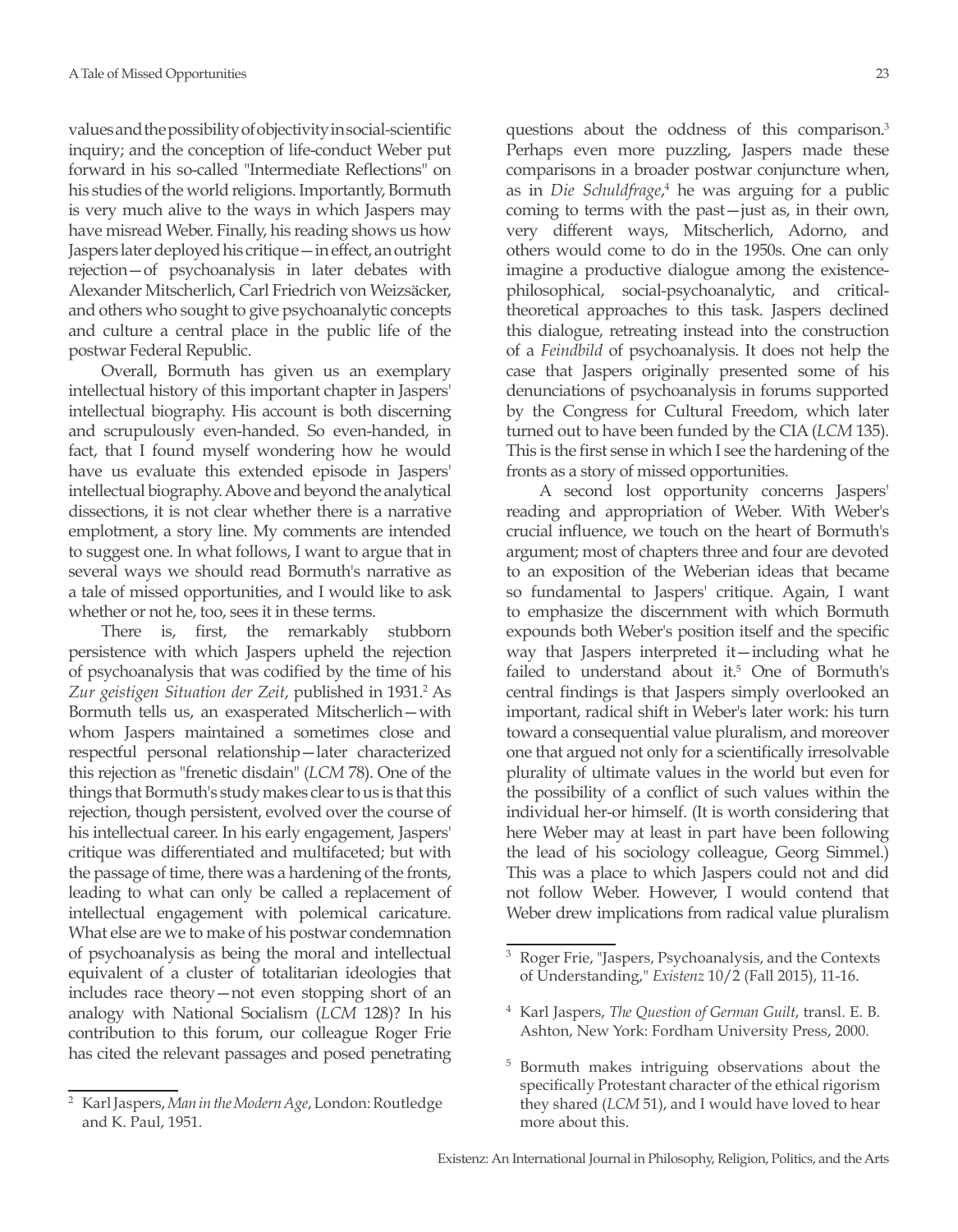which went beyond the possibility of conflicts within the individual. Bormuth's interpretation of Weber leans heavily on those moments of his later thought which imply that in modernity, the search for the fulfillment of ultimate values has retreated from the public sphere into the intimacy of the aesthetic and erotic private spheres; the economic and political spheres are governed by the instrumental logic of Weber's *stahlhartes Gehäuse* (better known in English translation as the "iron cage"). This is no doubt part of Weber's vision, which he articulated particularly clearly in the famous conclusion to the *Protestant Ethic* and in the "Intermediate Reflections."<sup>6</sup> But this reading of Weber, which I believe Jaspers and Bormuth share, still omits something: the compelling vision of politics as a conflict of values in the public sphere more generally, which Weber most vigorously and famously presented in "Politics as a Vocation."7 While I am not a Jaspers scholar and cannot speak to whether he was familiar with this text—and, if so, how he read it—we do know from the testimony of many in the intellectual generation after Weber that it was widely known and highly controversial. Here lies the core of the second missed opportunity, having to do with the role of value conflict in the public sphere. As Bormuth relates, Karl Löwith criticized Jaspers in 1940 for the "main apolitical tenet" of *Man in the Modern Age*, reproaching existence philosophy for what Bormuth himself characterizes as its "privatizing tendencies" (*LCM* 51). But had Jaspers read the later Weber less selectively, he would have confronted the possibility that precisely the polytheism of the modern age demands a reading of the public sphere as a contestatory realm where conflicting values collide and engage. That is, Jaspers' reading of Weber was even more selective than Bormuth indicates. And on this point, Jaspers' selectivity was very much to his own detriment. By missing this point in Weber, it may be that Jaspers' missed an opportunity to enrich

his own conception of the public sphere.

Finally, there is the matter of what I would call Jaspers' failure to perceive the internal contradictions of psychoanalysis and its panoply of varieties. As I have already emphasized, Bormuth rightly draws our attention to the several strands in Jaspers' critique. Jaspers' case was multifaceted. But his overall vision of the object of his critique can only be characterized as monolithic. This is curious, because Freud himself—let alone the psychoanalytic movement and its offshoots was richly complex and diverse. To begin with, there are Freud's own confusions about the explanatory and hermeneutic dimensions of psychoanalysis. In the so-called "Project for a Scientific Psychology"  $(1895)<sup>8</sup>$  Freud attempted to force his own insights into a positivist, mechanistic framework despite the fact that his own work was in the process of vastly expanding the realm of what we must construe as meaningful behavior. Indeed, throughout his career, Freud wrestled with the consequences of his refusal to give up his unreflective positivism. The historian Gerald Izenberg shows that Ludwig Binswanger and others noticed this central contradiction in Freud's selfunderstanding and exploited it to create varieties of a psychoanalytically-informed existential therapy.9 The broader point was made by Jürgen Habermas, who has argued Freud was prone to what he called a "scientistic self-misunderstanding",<sup>10</sup> however, this did not make his insights worthless—though it did entail that those insights could be made more productive in a different, non-positivist framework. If making such distinctions was possible, and often productive, for others starting from the general premises of an existence-philosophical approach, then why does Jaspers appear to be so

<sup>6</sup> Max Weber, *The Protestant Ethic and the Spirit of Capitalism*, transl. Stephen Kalberg, New York: Routledge 2012, pp. 123-4. See also, Max Weber, "Religious Rejections of the World and Their Directions," in *From Max Weber: Essays in Sociology*, eds. Hans H. Gerth and C. Wright Mills, New York: Oxford University Press 1946, pp. 323-59. The original German title, *Zwischenbetrachtung*, is also translated as "Intermediate Reflections."

<sup>7</sup> Max Weber, "Politics as a Vocation," in *From Max Weber: Essays in Sociology*, eds. Hans H. Gerth and C. Wright Mills, New York: Oxford University Press 1946, pp. 77-128.

Sigmund Freud, "Project for a Scientific Psychology," in *The Standard Edition of the Complete Psychological Works of Sigmund Freud, Vol. 1*, transl. and ed. James Strachey London: The Hogarth Press 1966, pp. 295- 343. The title of the essay was added by the editors of the Standard Edition rather than by Freud himself, who left the piece untitled.

<sup>9</sup> Gerald N. Izenberg, *The Existentialist Critique of Freud: The Crisis of Autonomy*, Princeton, NJ: Princeton University Press, 1976.

<sup>&</sup>lt;sup>10</sup> Jürgen Habermas, "The Scientistic Self-Misunderstanding of Metapsychology," in *Knowledge and Human Interests*, transl. Jeremy J. Shapiro, Boston: Beacon Press 1971, pp. 246-73, here p. 246.